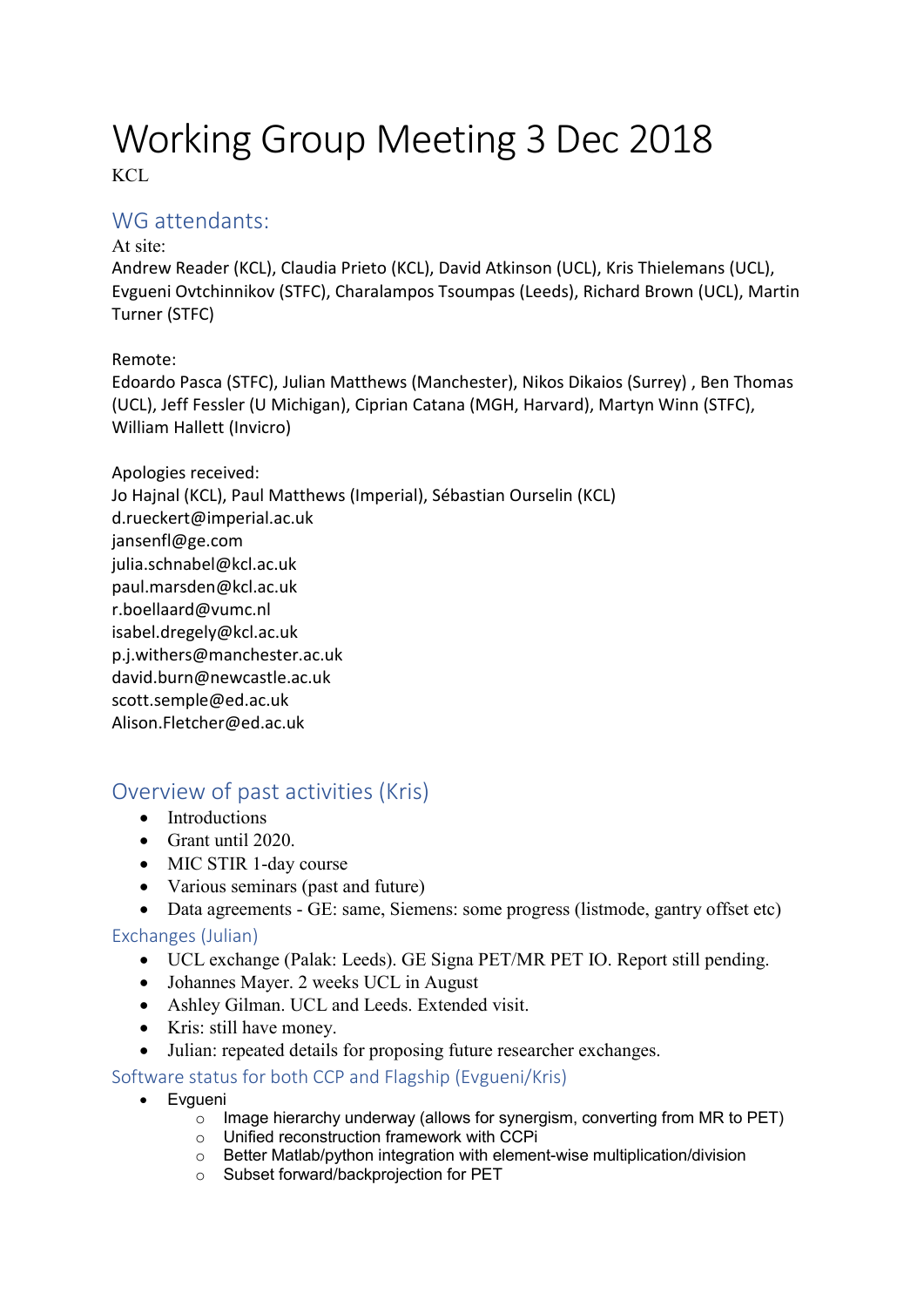- $\circ$  Parallel level sets anatomical prior (v1.1)
- Edoardo
	- o Added CIL framework and regularisers to Superbuild
	- o New VM with Ubuntu 18.04 (and updated Gadgetron/ISMRMRD)
	- o Work on ACE package
	- o Progress with Conda build (still stuck on Gadgetron)
- Ben
	- o Azure and/or Terraform (STIR and SIRF). Used at PSMR2018 and MIC2018
- Richard SIRFReg
	- o More generic (for other registration packages)
	- o Image hierarchy
	- o Motion correction changes from STIR
- Palak
	- o Comparison between STIR and GE Toolbox
- Johannes Mayer
	- o Simulation framework (kinetics, respiratory and cardiac motion)
	- STIR coming soon
		- o TOF (Efthimiou et al.)
		- o Bed position (Gillman et al.)
		- o HKEM (Deidda et al.)
		- o Block detectors (Khateri et al.)
- CCP PET-MR awards
- o Gold: Ashley Gillman, Silver: Ben Thomas, Bronze: Casper da Costa-Luis
- Deliverables: networking (only noted points of weakness)
	- o More outreach activities required
	- o GPU (decided to leave that to the individual packages)
	- o Precompiled libraries

### Software plan

### Planned releases (Kris)

- Won't go through now given the audience has already agreed it.
- Showed roadmap on GitHub. Currently at 1.X.

#### Supported systems and consequences for Continuous Integration (Kris)

- Which OS? 1st Linux, 2nd Windows, 3rd MacOSX. Many people who chose Windows/Mac also chose Linux.
- Which language bindings? 1st Python, 2nd MATLAB, 3rd C++.
- Which types of parallelism to exploit? 1st multithreading, 2nd GPU, 3rd MPI.

JM noted that we need to be careful of confirmation bias (people are used to it not working very well on Windows, and so now deem it less important. Doesn't actually reflect what they want.)

- Future supported languages
	- o C++: C++11
	- o Python: drop version 2.7
	- o Matlab: ?

# Phantom sub-group

Overview and past activities (Julian)

- Not much progress there. Call from JM for help from someone else.
- Curation of list of all phantom data required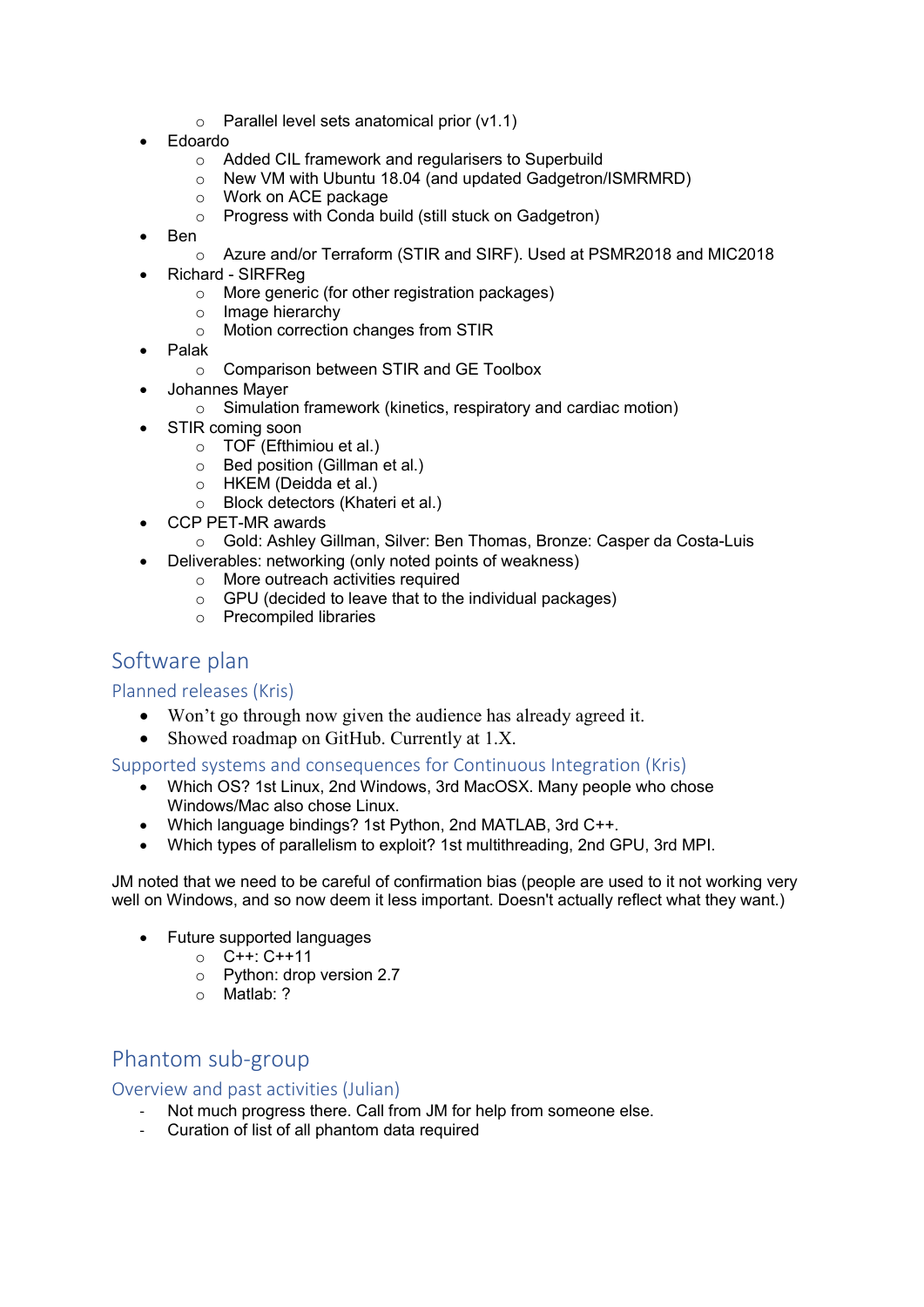# Patient Data

- Aim to provide (access to/interface to) small database
	- o all raw "data" & manufacturer reconstructions
	- o Difficulties:
		- no database infrastructure already in place.
			- Issues on ethics, GDPR, patient consent.

#### Ethics conversation

- KT: Release of anonymised data does not constitute a breach of confidence.
- CP: need consent to be able to anonymise in the first place.
- CP&DA: Large databases of MR already available.

### Future initiatives

- STFC has a database initiative with infrastructure. Currently concentrating on physical sciences, but will likely look at human data. Consultation process with CCPs probably January.
- MRC has introduced Health Research Data UK (aimed at developing methods around data in medical research) has been introduced - [https://mrc.ukri.org/about/institutes](https://mrc.ukri.org/about/institutes-unitscentres/uk-institute-for-health-and-biomedical-informatics-research/)[unitscentres/uk-institute-for-health-and-biomedical-informatics-research/.](https://mrc.ukri.org/about/institutes-unitscentres/uk-institute-for-health-and-biomedical-informatics-research/)
- Joint initiatives between MRC and ESRC on secure data and ethics.

### Anonymisation conversation

- GDPR must be adhered to with pseudo-anonymisation
- JM: Can only do pseudo-anonymisation, since true anonymisation is impossible (e.g., dates, site info, etc.)
- DA: Mentioned various different databases and how they handle patient data (fastmri.org, CRUK, some others). His feeling is that we need a data-sharing mechanism (automatic versus vetting process (to avoid robots)).
- JM: agree that we need to control how we share data. But need to think about who **owns** the data. Comes down to contract agreement, which may be explicit but often is not.
- AH: If, for example, there is a study with 1 female over 60, then even pseudo-anonymisation will allow for identification of patient. However, if there were 10 females over 60, then it would be impossible to identify patient and therefore data does not come under GDPR.
- DA: Question to AH Who owns the data?
- AH: Tricky for research & normal NHS data. Purely research acquisitions are easier. Could cut face area to make data unidentifiable?
- KT: not possible, since we want raw data (listmode & k-space).
- AH: Not aware of other initiatives sharing raw data.
- KT: DPUK?
- AR: Realistic artificial data (with GANs)?
- KT: Similar initiative on using simulations already in place in Portugal: SimPET-WEB. Some info on<http://stir.sourceforge.net/MIC2018UsersMeeting/Pacheco-STIRUM2018-SimPET.pdf>
- KT: conclusion. we are in the realm of pseudo-anonymisation, so we need more exterior expert advice.
- AH: Could use images of ourselves as an exemplar to show other patients/ethics panels.

### Future events

### Planned journal publications (Evgueni + Kris)

- $1<sup>st</sup> SIRF paper 50 years Computer Physics Comms. Plan for Autumm.$
- Flagship paper Dynamic PET, MoCo and priors.